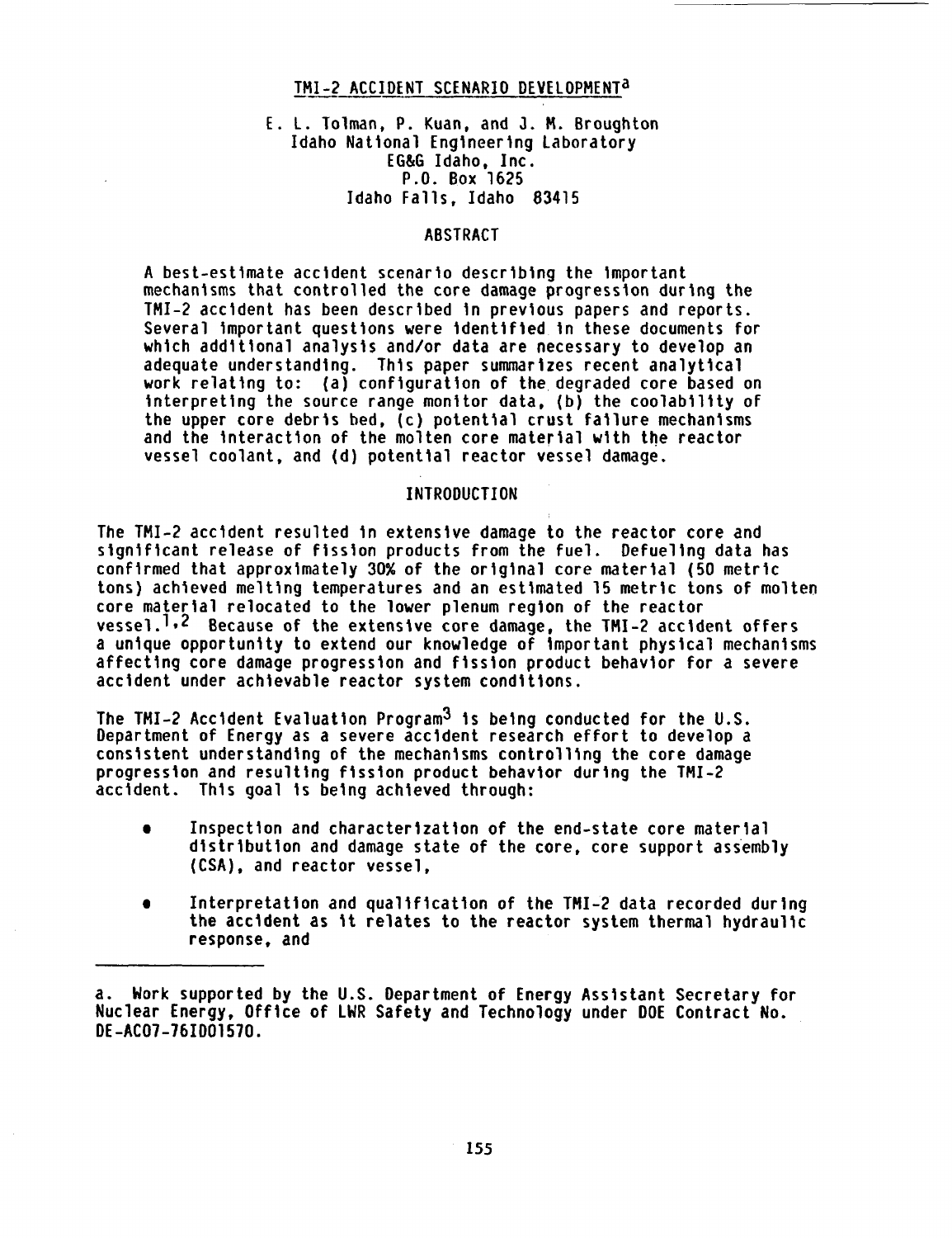Analysis work to integrate these data into a consistent scenario of core damage progression and fission product behavior.

Details of the core damage progression (accident scenario) have been documented in previous papers<sup>4,5</sup> and reports.<sup>6</sup> A summary of the timing and major physical mechanisms hypothesized to have controlled the core damage progression is given in Table 1. Important questions relative to the mechanisms that controlled the core damage progression have been further investigated this year. These include the following:

- 1. What was the extent of core material relocation before the pump transient (and upper debris formation)?
- 2. What was the coolability of the upper core debris bed formed as a result of the pump transient at 174 min?
- 3. What was the mechanism that caused crust failure at 224 min?
- 4. What was the interaction of the molten core material with the reactor vessel coolant?
- 5. What was the potential damage to the reactor vessel?

Discussions of recent analytical work relative to each of these areas are provided in the following sections.

TIMING AND EXTENT OF CORE MATERIAL RELOCATION

The available TMI-2 data indicate that severe damage of the core had occurred by between 150-160 min and that a major relocation of core materials occurred between 224-226 min (see Table 1). The source range monitor (SRM) located outside the reactor vessel at the core mid-plane provided a signature of the changing conditions within the reactor vessel. Figure 1 compares the measured SRM response to the normal detector count rate after shutdown. Three features of the SRM response are important relative to the core configuration: (a) the rapid drop in detector count rate coincident with the B-pump transient (174 min), (b) the rapid increase between 224-226 min, and (c) the longer-term response between 400-1500 min showing a slowly increasing and then decreasing trend.

The rapid decrease in the SRM response at 174 min provides a unique benchmark to evaluate the degraded core configuration. Notice, however, that the SRM count rate did not decrease fully to the normal shutdown level. Thus, it can be hypothesized that (a) the core region was not filled with water, and/or (b) the core configuration had changed significantly. The previous interpretation of SRM data $<sup>I</sup>$  assumed that the core was intact, thus giving</sup> no insight into the effect of core material relocation on the detector response.

Recent neutronic analysis $8$  has been completed to evaluate the effect of core material relocation (both fuel and control rod material) on the SRM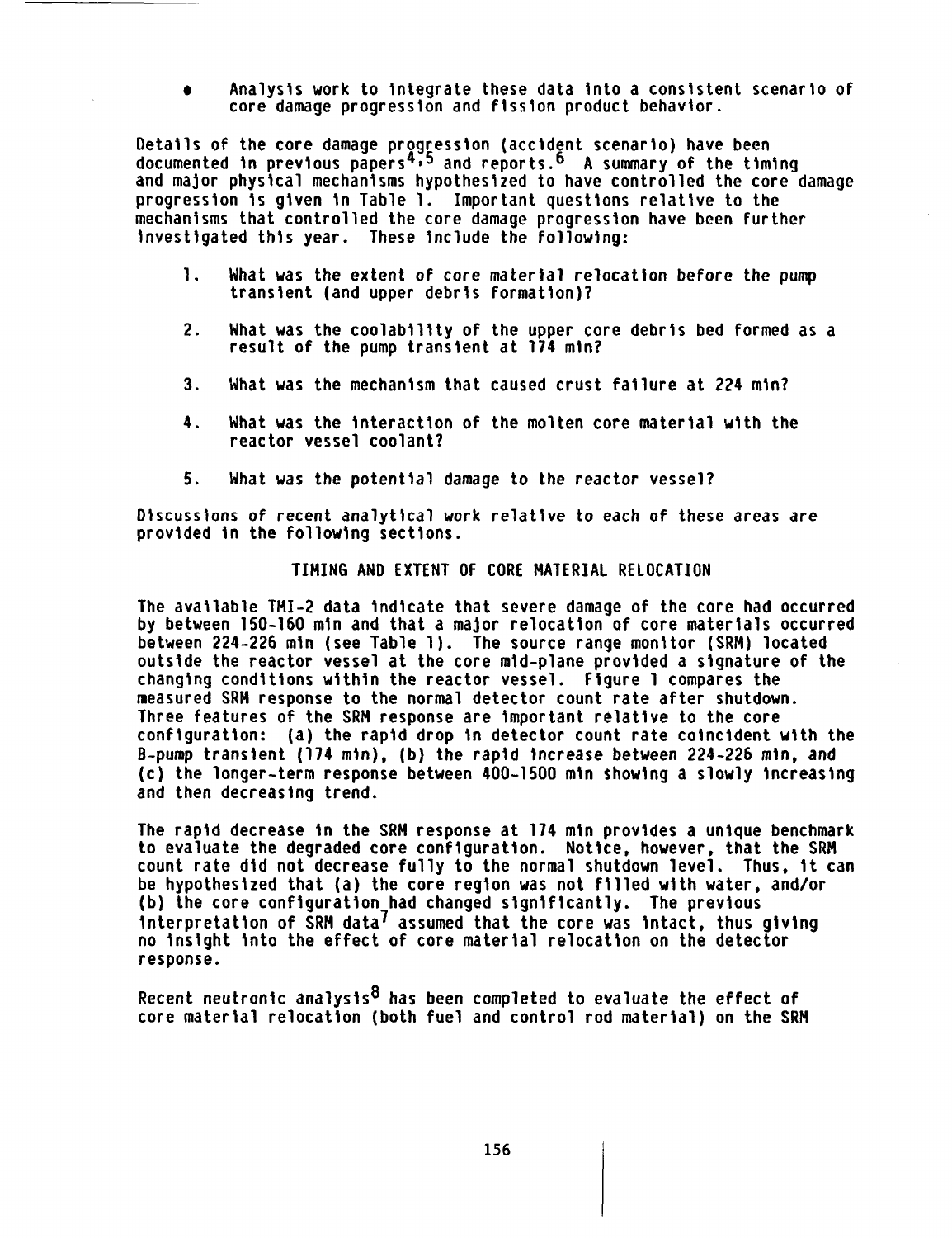# TABLE 1. SUMMARY OF CORE DAMAGE PROGRESSION DURING THE TMI-2 ACCIDENT

| Time Period                                        | Summary of Core Damage Progression<br>and Fission Product Behavior                                                                                                                                                                                                                                                                                                                                                                                                                                                                                                    |
|----------------------------------------------------|-----------------------------------------------------------------------------------------------------------------------------------------------------------------------------------------------------------------------------------------------------------------------------------------------------------------------------------------------------------------------------------------------------------------------------------------------------------------------------------------------------------------------------------------------------------------------|
| 0-100 minutes<br>{Loss-of-coolant<br>Period)       | Primary coolant pumps provided cooling to the core.<br>Coolant<br>pump operation was terminated at 100 min.                                                                                                                                                                                                                                                                                                                                                                                                                                                           |
| 100-174 minutes<br>(Initial Core<br>Heatup Period) | Core liquid level at pump shutdown was near the top of the<br>active fuel. Core liquid level decreased due to heat trans-<br>fer (decay heat) from the core. Core temperatures of 1100 K<br>achieved by 140 min. Rapid oxidation of core started near<br>150 min and resulted in relocation of zircaloy cladding and<br>UO <sub>2</sub> to lower regions of core. Continued core oxidation and<br>subsequent fuel liquefaction and core slumping (melting) of<br>fuel resulted in a large region of consolidated core mate-<br>rial in the lower regions of the core. |
|                                                    | Gaseous fission product release from ruptured cladding oc-<br>curred by approximately 140 min. Additional release oc-<br>curred as a result of fuel liquefaction. Fission product<br>release from the consolidated region was minimal because of<br>limited diffusion from the large region.                                                                                                                                                                                                                                                                          |
| 174-176 minutes<br>(Pump Transient)                | The B-pump transient resulted in coolant injection into ves-<br>sel for a short period (<1 min). Interaction of the cool-<br>ant with the upper fuel rod remnants resulted in fracturing<br>(thermal/mechanical shock) and in formation of the upper<br>core debris. Cooling of the consolidated core material in<br>the bottom regions of the core was negligible.                                                                                                                                                                                                   |
|                                                    | Little enhanced release from the upper fuel rod remnants<br>during the rod fracturing is estimated based on available<br>examination data. Fission product release from the consol-<br>idated region was insignificant.                                                                                                                                                                                                                                                                                                                                               |
| 174-200 minutes<br>(Degraded Core<br>Heatup)       | Heatup of the consolidated core material in the bottom of<br>the core continued. Formation and growth of an interior<br>molten region are postulated.                                                                                                                                                                                                                                                                                                                                                                                                                 |
|                                                    | Little fission product release from the consolidated region<br>is thought to have occurred due to the limited diffusion<br>through the large region of consolidated material and the<br>solid surrounding crust.                                                                                                                                                                                                                                                                                                                                                      |

 $\sim$ 

 $\hat{\mathcal{A}}$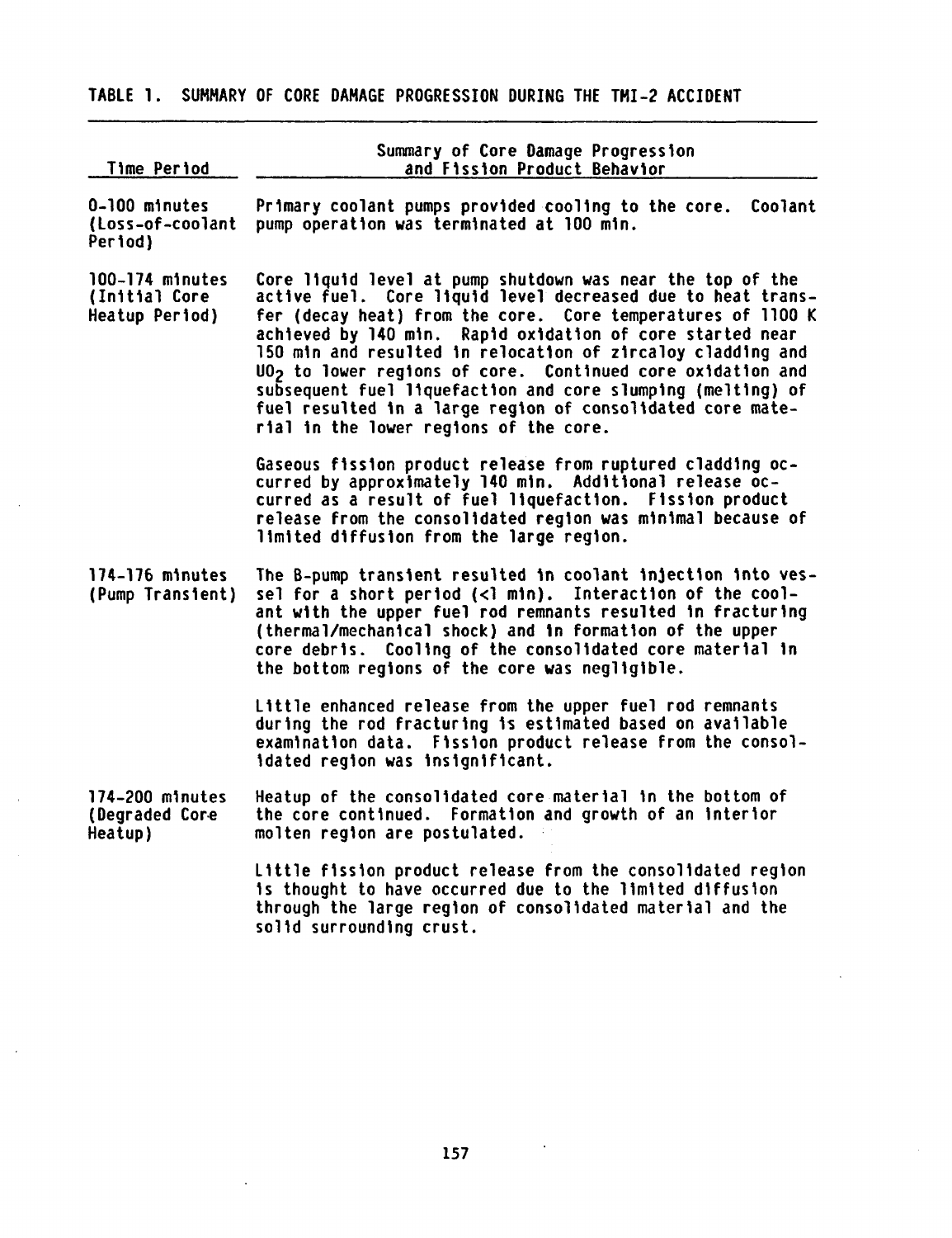# TABLE 1. (contianued)

| Time Period                                    | Summary of Core Damage Progression<br>and Fission Product Behavior                                                                                                                                                                                                                                                                                                                                                                                                                   |
|------------------------------------------------|--------------------------------------------------------------------------------------------------------------------------------------------------------------------------------------------------------------------------------------------------------------------------------------------------------------------------------------------------------------------------------------------------------------------------------------------------------------------------------------|
| 200-224 minutes<br>(Degraded Core<br>Heatup)   | Continued heatup of the degraded core regions resulted in a<br>large molten region within the consolidated core region.<br>Heat loss from the region was minimal because of the insu-<br>lating ceramic crust.                                                                                                                                                                                                                                                                       |
|                                                | Fission product behavior within the molten pool was likely<br>dominated by the convective flow and chemistry of the par-<br>ticipating materials (fuel, cladding, control rods, and core<br>structure). No significant release from the consolidated<br>region is expected based on the small diffusivity in the ce-<br>ramic crust.                                                                                                                                                 |
| 224-226 minutes<br>(Major Core<br>Relocation)  | Localized failure of the core crust in the east quadrant oc-<br>curred, due to thermal attack or stress induced failure.<br>The upper core debris settled into the molten core zone.<br>Molten core material was displaced from the consolidated<br>core region and flowed downward into the lower plenum region<br>and outward into the core former/baffle plate region.<br>Most<br>of the flow was directed downward into the lower plenum.                                        |
|                                                | Fission product release during the molten core material re-<br>location was likely controlled by the interaction between<br>the molten core material and the coolant in the lower core<br>and plenum regions.                                                                                                                                                                                                                                                                        |
| Post-226 minutes<br>(Core Cool Down<br>Period) | The relocation of the molten core material resulted in a<br>more coolable geometry. The upper core debris and lower<br>plenum debris were likely cooled in a matter of tens of min-<br>utes after the relocation event. The consolidated core re-<br>gion became thermally and mechanically stable after the re-<br>location event, but its complete cooldown could have taken<br>weeks because of its large size, low thermal diffusivity,<br>and continuing decay heat generation. |
|                                                | Fission product release was terminated shortly after the re-<br>location event and formation of the lower plenum debris.<br>Examination of the lower plenum debris will provide informa-<br>tion to assess the integral release up to the 224 min<br>relocation.                                                                                                                                                                                                                     |

 $\sim$ 

 $\frac{1}{2}$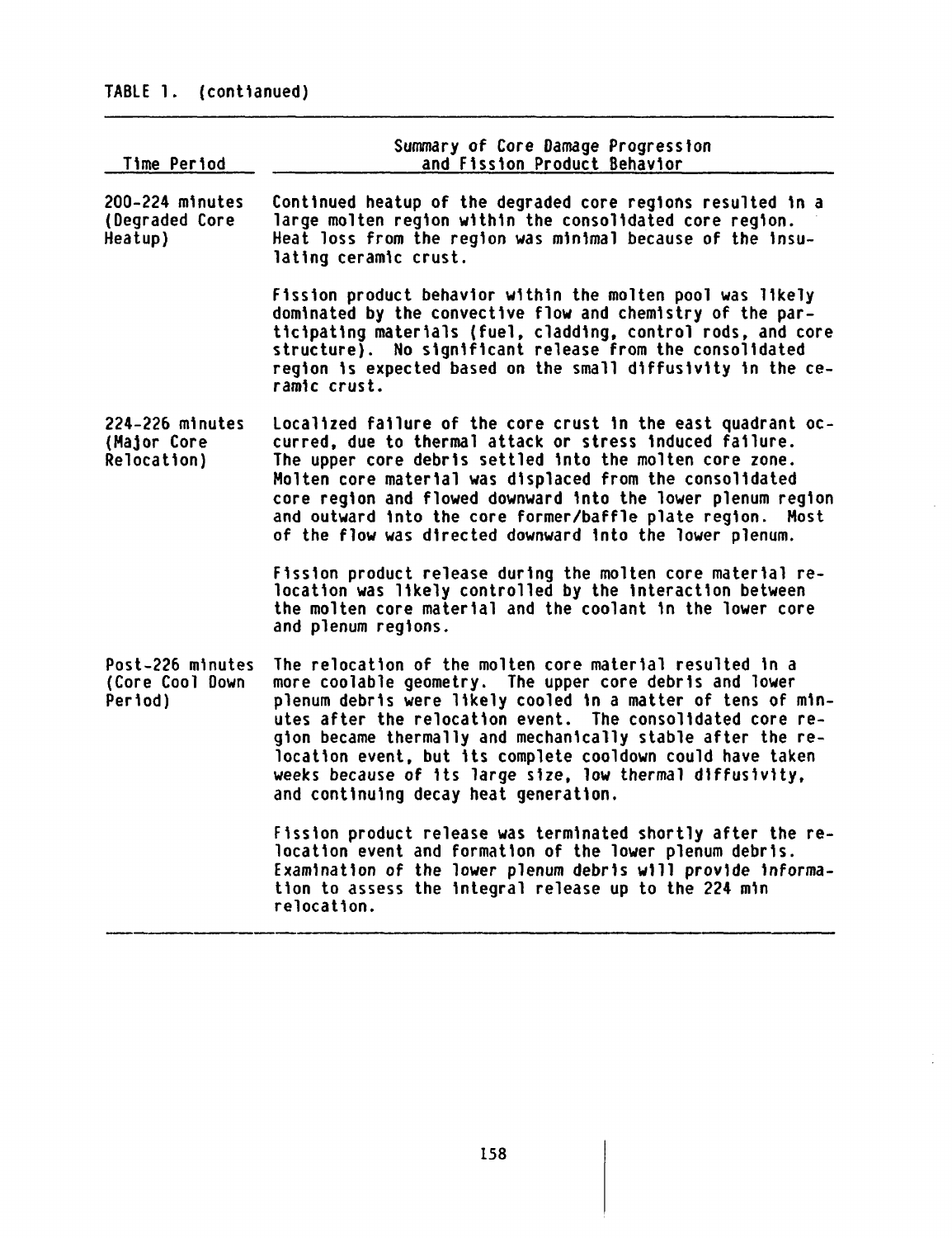

Figure 1. Source range monitor response during the TMI-2 accident.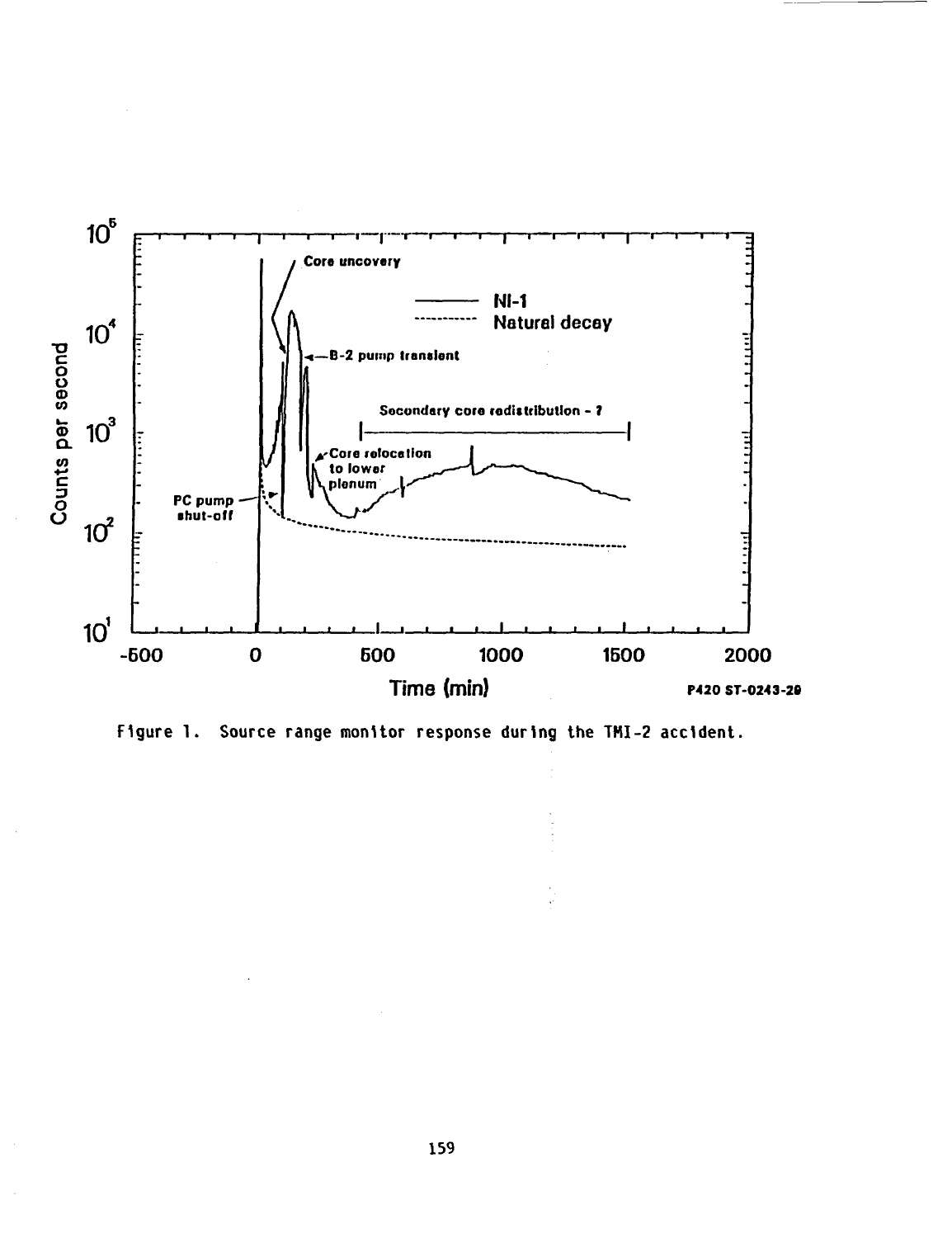response. Sensitivity calculations have confirmed that the limited decrease In SRM response at 174 min can be explained by core material relocation and is generally consistent with the core relocation as shown in Fig. 2.

The effect of core material in the lower head region of the reactor vessel was also investigated via two-dimensional neutronic calculations. The end-state degraded core configuration simulated in the neutronic model is shown in Fig. 3. Calculations indicate that relocation of between 10 metric tons of UO<sub>2</sub> and 80% of the core control rod materials is necessary to result in the observed SRM count rate. These calculations generally agree with the known mass of the lower plenum debris<sup>9</sup> and results confirm that a major core relocation occurred between 224-226 min as proposed in the accident scenario.

Additional SRM analysis is now underway to investigate the effect of core material in the core barrel assembly as described in Ref. 1. Also, the sensitivity of the SRM response due to differing configurations of the degraded core material in the lower plenum is being investigated. Possible explanations of the yet unexplained, long term response of the SRM between 400-1500 min are also being evaluated.

## UPPER CORE DEBRIS COOLABILITY

The upper core debris study<sup>10</sup> was conducted to evaluate the coolability of the upper debris bed. The debris bed characteristics are summarized below:

- e The debris bed axial height varied from 0.75 m to 1.25 m.
- The debris bed mass is estimated to contain from 20-25% of the core materials.
- The debris bed was heterogeneous, containing both Zr and U02.
- Approximately 90% of the particles ranged between 1 and 5 mm.

Based on the above data and sample examinations of the debris material<sup>11</sup>,<br>the upper core particle bed can be approximated by a right-circular cylinder which has a height of 0.9 m and a diameter of 2.8 m. The bed was modeled with an average particle diameter of 0.9 mm<sup>a</sup> and a porosity of 0.54. Between 3 and 5 hr after reactor scram, the power density in the debris bed is estimated to be about  $0.75$  MW/m<sup>3</sup>. Using these parameters and assuming that all the heat generated in the bed was transferred upwards, the heat flux from the particle bed is compared to the dryout heat flux of the particle bed in Fig. 4. The Lipinski deep bed model<sup>12</sup> is used to calculate the dryout heat flux. Also shown in Fig. 4 is the heat flux from the total debris in the core region if all the heat generated in the debris was transferred upwards through the particle bed. For the particle bed only, the heat flux

a. A 0.9 mm particle diameter results in the same effective debris surface area as estimated using the actual particle size distribution.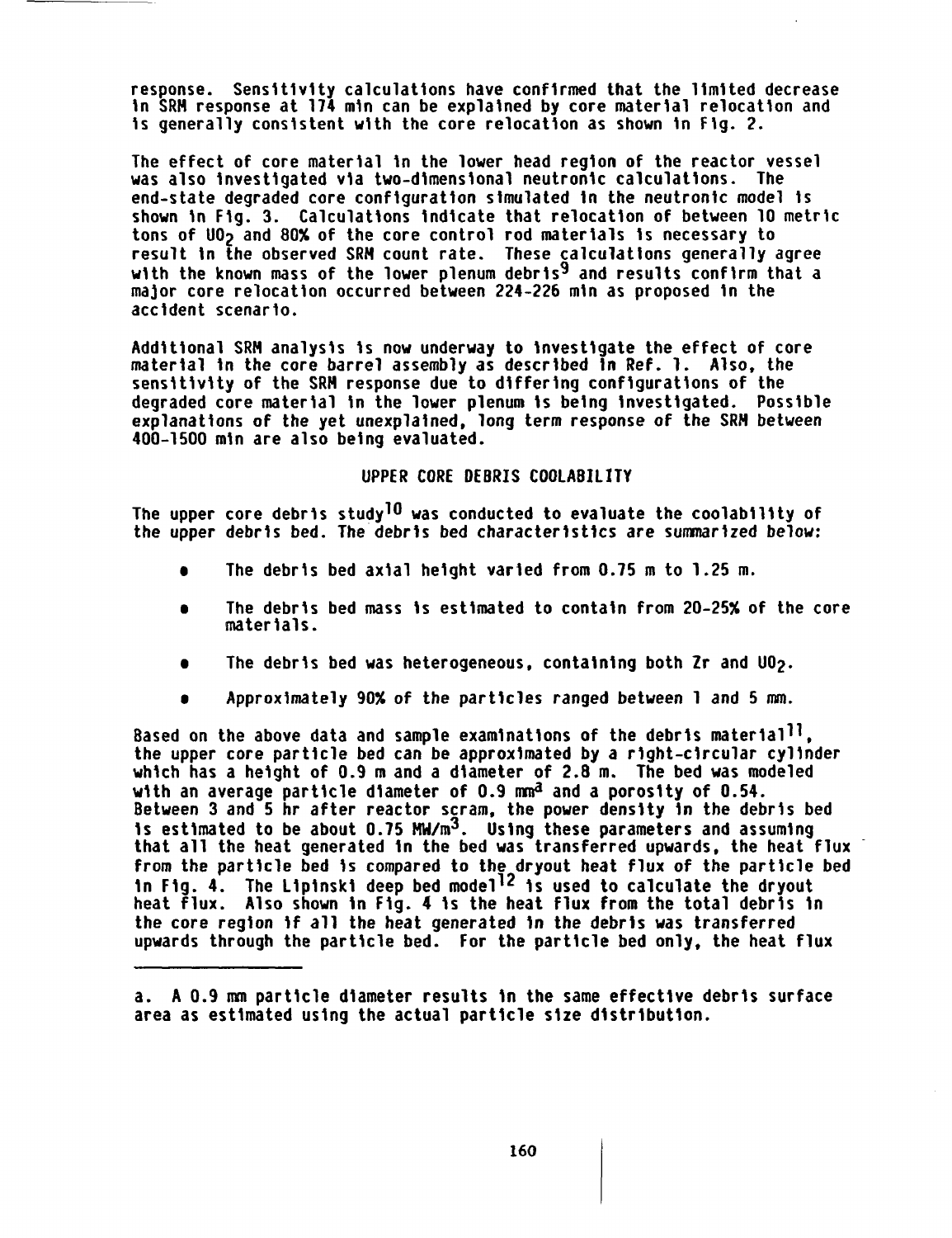

Figure 2. Hypothesized core configuration Just prior to **174** m (pump transient).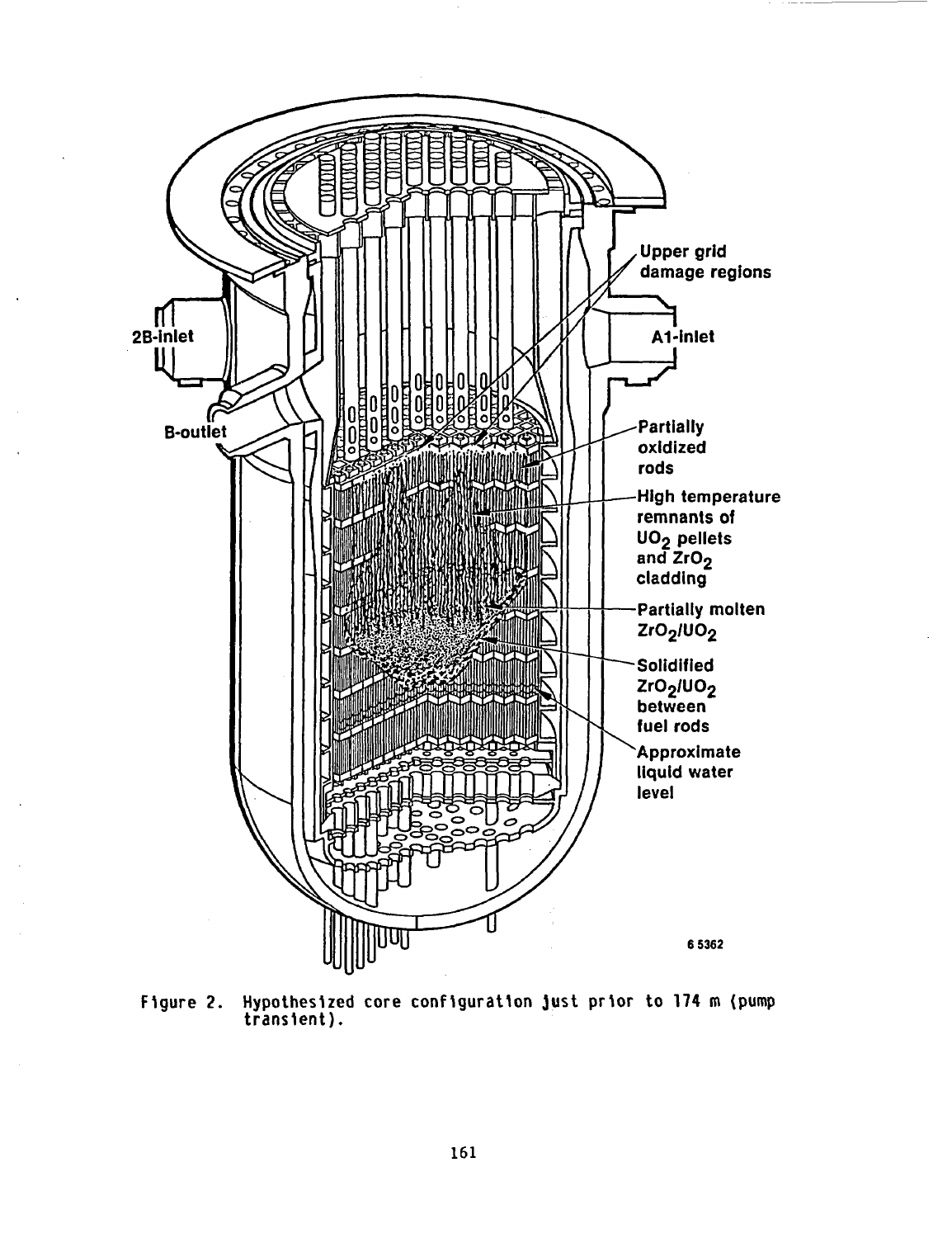

Figure 3. End-state core configuration.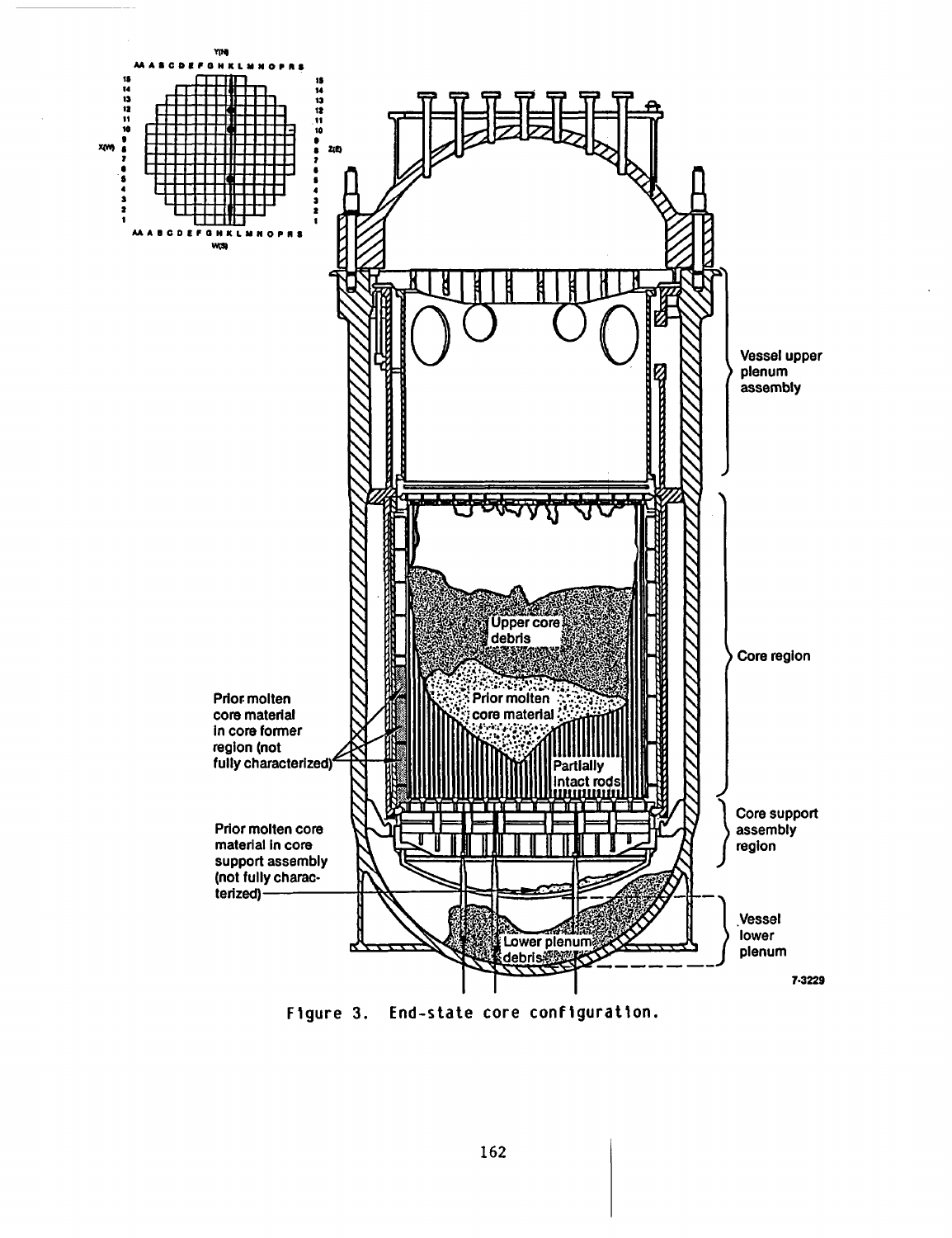

Upper core debris bed - comparison of predicted dryout heat flux to<br>estimated actual bed heat flux for the upper core debris bed. Figure 4.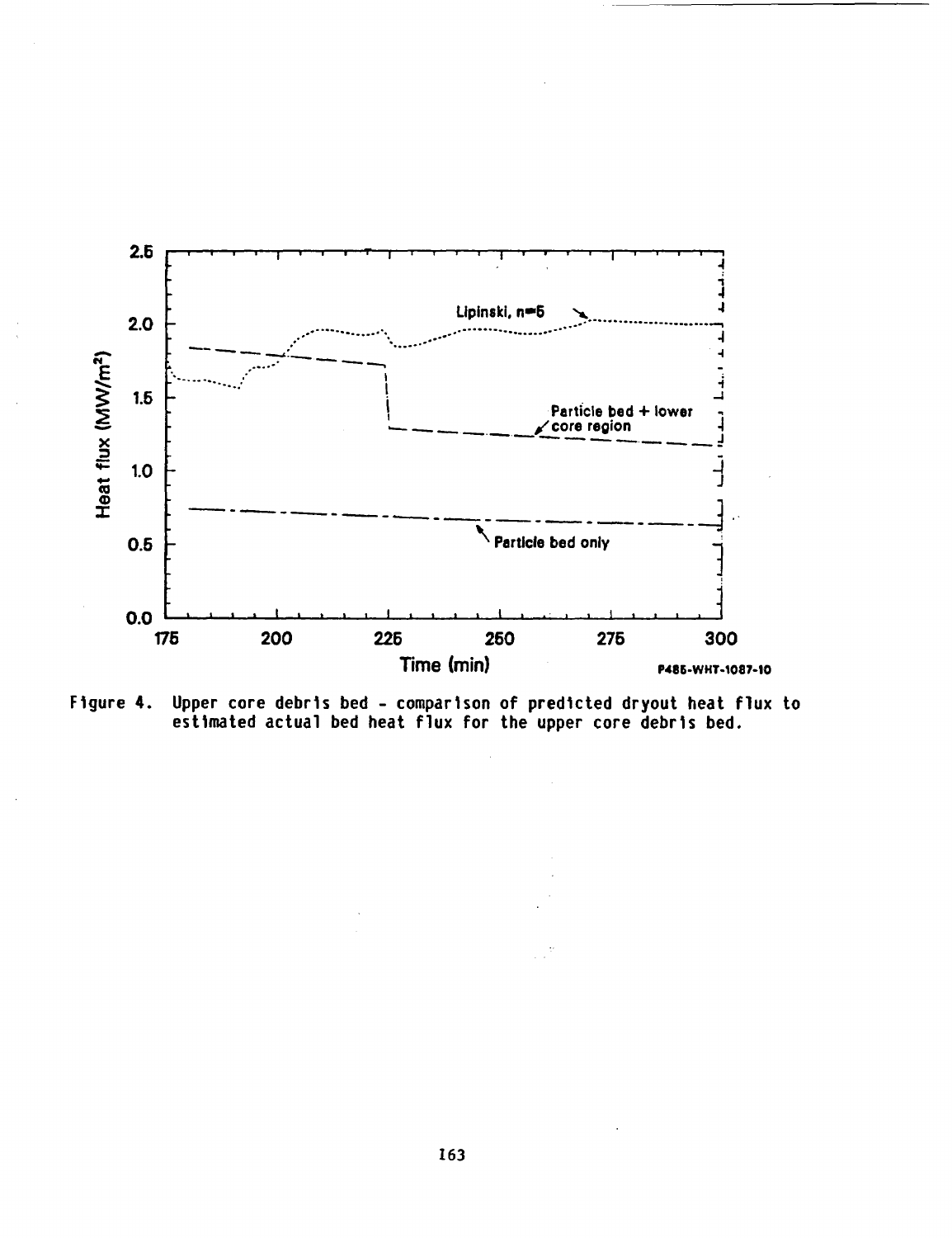was much lower than the dryout heat flux and the particle bed was coolable in the presence of water. The debris bed heat flux (assuming most of the heat from the consolidated region was transfered upward into the debris bed) was comparable to the dryout heat flux before the relocation (174-224 min). Thus, the debris bed may not have been cooled appreciably during this time period. After the major core relocation at 224 min, however, the heat flux in the debris dropped due to the removal of fuel and the particle bed became coolable even if all the heat in the lower consolidated region was transferred upward through the particle bed.

Once the particle bed became coolable (i.e. the debris bed heat flux was less than the dryout heat flux), quenching took place in the presence of water. simple energy balance formulation for the quench time was used to estimate the debris bed quench time. The energy balance model is shown in Fig. 5. It was assumed that heat transfer to the water at the quench front was the same as the dryout heat flux. Thus, the difference between the total dryout heat flux and the internal heat generation rate plus the heat transferred into the debris bed from below, lowered the temperature of the debris bed and led to quenching. Two estimates of the quenching time of the particle bed were carried out. The shortest time was associated with no heat transfer into the bed from below, i.e., only heat generation within the debris bed was considered. The longest time assumed 80% of the heat from the consolidated region was transferred into the upper debris bed. Assuming the emergency core cooling water flooded the core by 207 min and provided the source of cooling and the initial temperature of the debris bed was 2000 K, the earliest predicted quench time was about 18 min, putting the bed quenching time at around 225 min. The latest quench time was predicted to be about 38 min and would have resulted in a final quench time around around 245 min.

#### POSSIBLE CRUST FAILURE MECHANISMS

Identification of possible crust failure mechanisms is important because the mode of crust failure determines the extent and timing of the molten core relocation and the thermal challenge to the core support structures and reactor vessel. Three possible failure mechanisms were identified in preliminary work to assess crust failure mechanisms. $13,14$  The first is melting of the crust. Calculations show that failure of the lower crust is not likely, because in the presence of water the crust thickness is on the order of several inches. However, upper crust melting is possible because of crust thinning due to the predominant upward convective heat transfer from the molten pool.

The second mechanism is structural failure of the crust due to thinning of the upper crust as the molten pool grew. The pressurizer relief valve was opened at approximately 220 min, approximately 4 min before the major core relocation event, causing the reactor system pressure to decrease by about 300 psi. The pressure reduction outside the molten core interior thus increased the pressure differential across the crust and may have led to failure of the crust.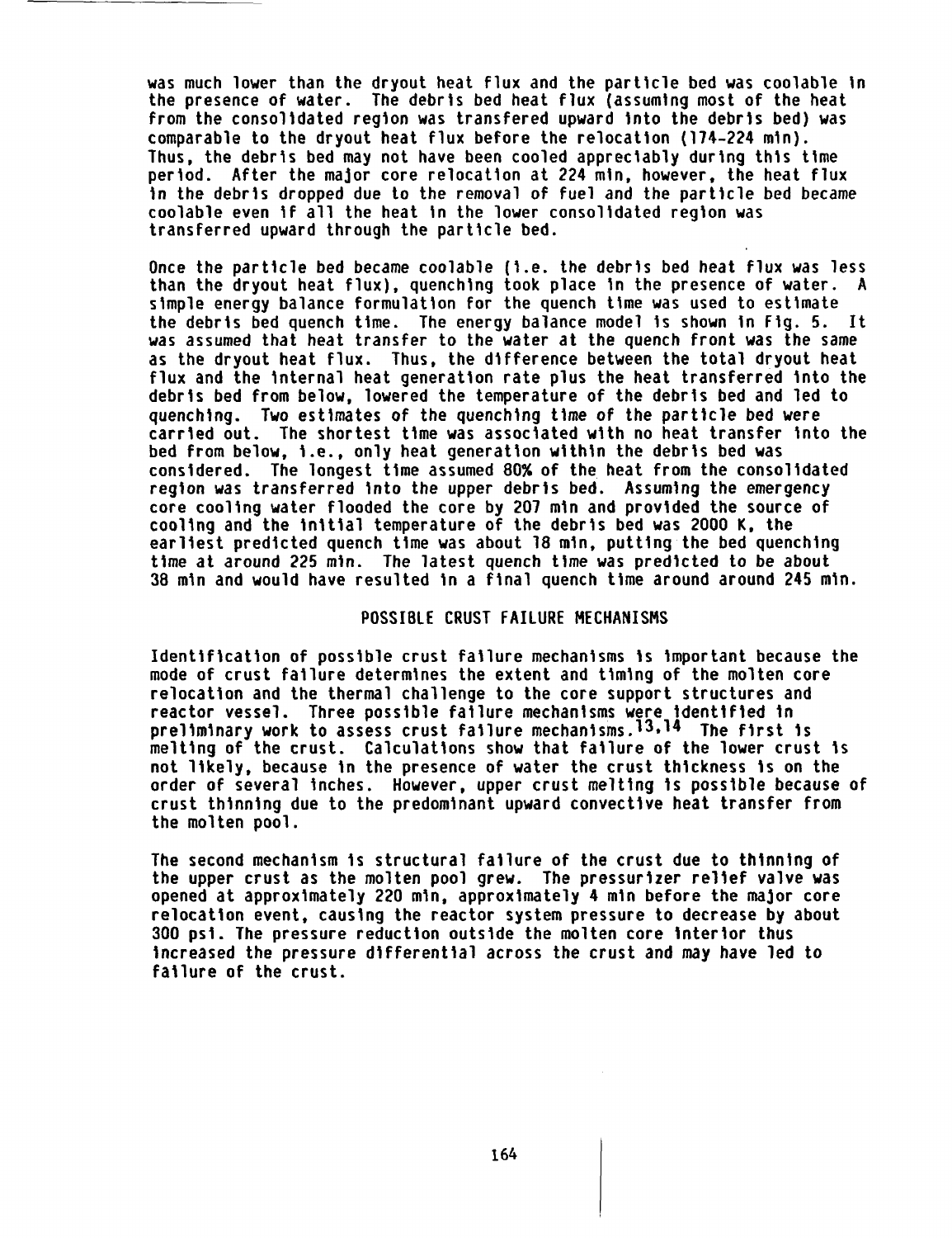

P485-LN87051-4

Figure 5. Upper core debris bed quench model.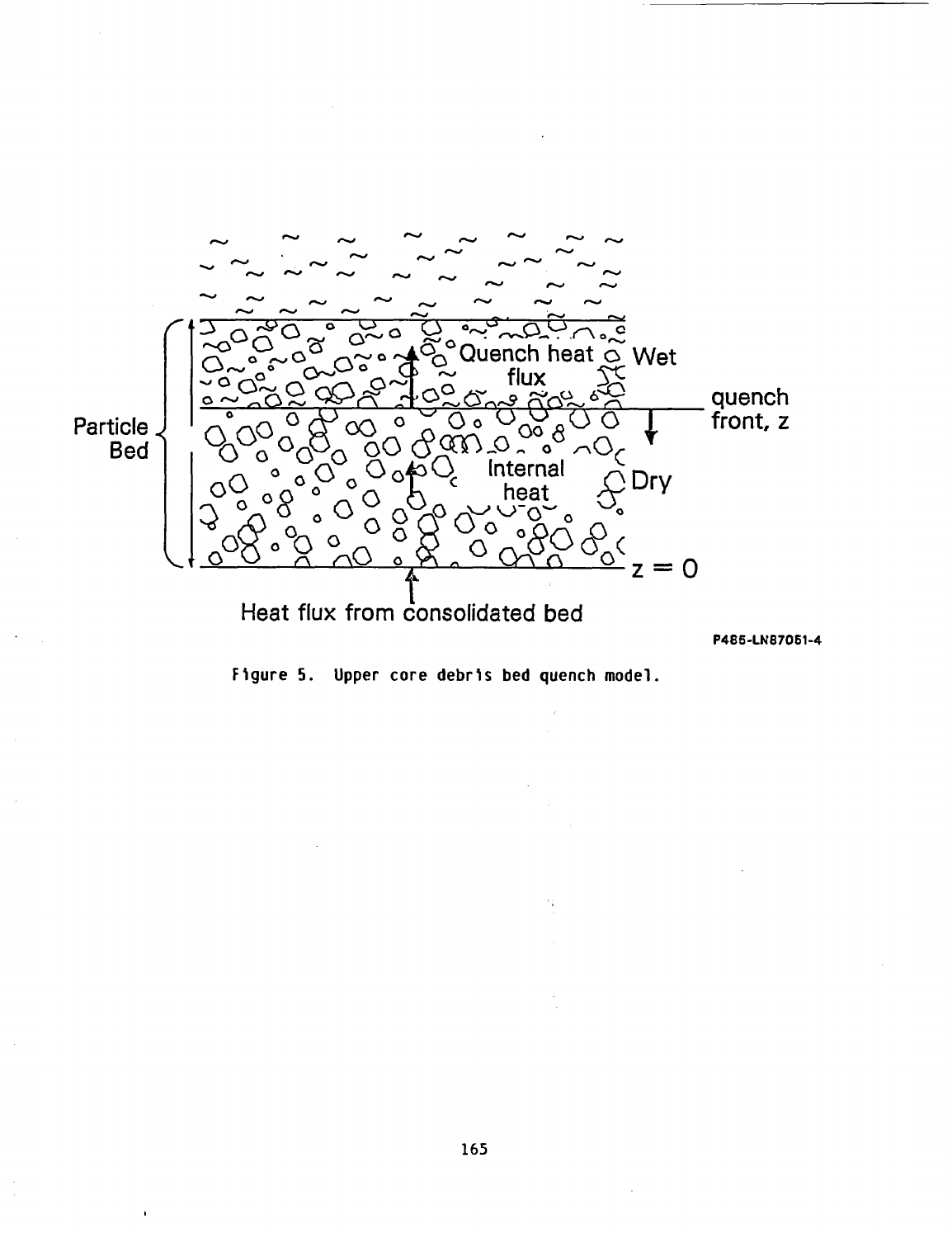The third possible mechanism is the potential interaction of the degraded core materials with the core barrel assembly at the core periphery. The degraded core region was skewed to the east side of the vessel and, as the degraded core heated up, it may have caused melting of the core barrel structures which chemically attacked the crust, resulting in crust failure.

Details of a hypothesized crust failure scenario<sup>15</sup> have been proposed based on the thermal properties of the degraded core material as shown in Fig. 6. Because of the ceramic properties of the consolidated material, the temperature profile across the consolidated region would be expected to be relatively constant, as shown in Fig. 6. Significant heat transfer into or out of the consolidated region would occur only at the thermal boundary layer adjacent to the molten region,  $\delta_1$ , and at the upper coolant interface, 62, as shown in Fig. 6. The estimated thickness of these thermal boundary layers is only a few millimeters. Thus, little heat is transferred from the consolidated region, and the internal heat generation results primarily in melting the interior region and formation of a molten pool as shown in Fig. 7(a). As the molten core material regions grows, eventual interaction of the two thermal boundaries shown in Fig. 6 will occur.

Calculations indicate that for a molten pool of 1.25 m radius In equilibrium with the surrounding coolant, the equilibrium crust thickness at the outer surface would be approximately 8 mm. Previous estimates of the crust thickness necessary to support the upper debris bed mass indicate that a crust at least 2.5 cm thick is required. Experiments to measure heat flux variations in convective pools indicate that nonuniform heat fluxes would likely occur in the molten pool, resulting in thinner crusts at the top and at the periphery. These trends, together with a slight skewing of the degraded core region towards the east side of the vessel, are hypothesized to have led to localized failure of the crust near the core periphery as shown conceptually in Fig. 7(b). As the upper crust failed, the upper debris bed would fall into the molten pool, displacing the molten core materials from the core region as shown in Fig. 7(c). Estimates of the time it took to displace the molten core material were made by balancing the drag and gravity forces on the debris particles as they settled into the molten pool. The time required to displace the molten core material in the form of a liquid was calculated to be about 12 s. This is somewhat shorter than the maximum relocating time of about 1 min as inferred from the source range monitor data. The time difference can be explained by considering solidification of the molten ceramic in the interstices of the particles, which is calculated to have prolonged the settling time by an estimated 1 min.

### MOLTEN FUEL COOLANT INTERACTION

An evaluation of the interaction of the molten core material with the water in the reactor vessel is also documented in Ref. 15. Breakup of the molten core material stream was analyzed in terms of the growth and detachment of unstable capillary waves or surface ripples on the outer surface of the molten stream or jet. The rate of stream breakup, via the surface wave instability theory, has a square-root dependence on the fluid density surrounding the jet. If the water along the path of jet movement was saturated, the fluid responsible for the breakup of the jet would have been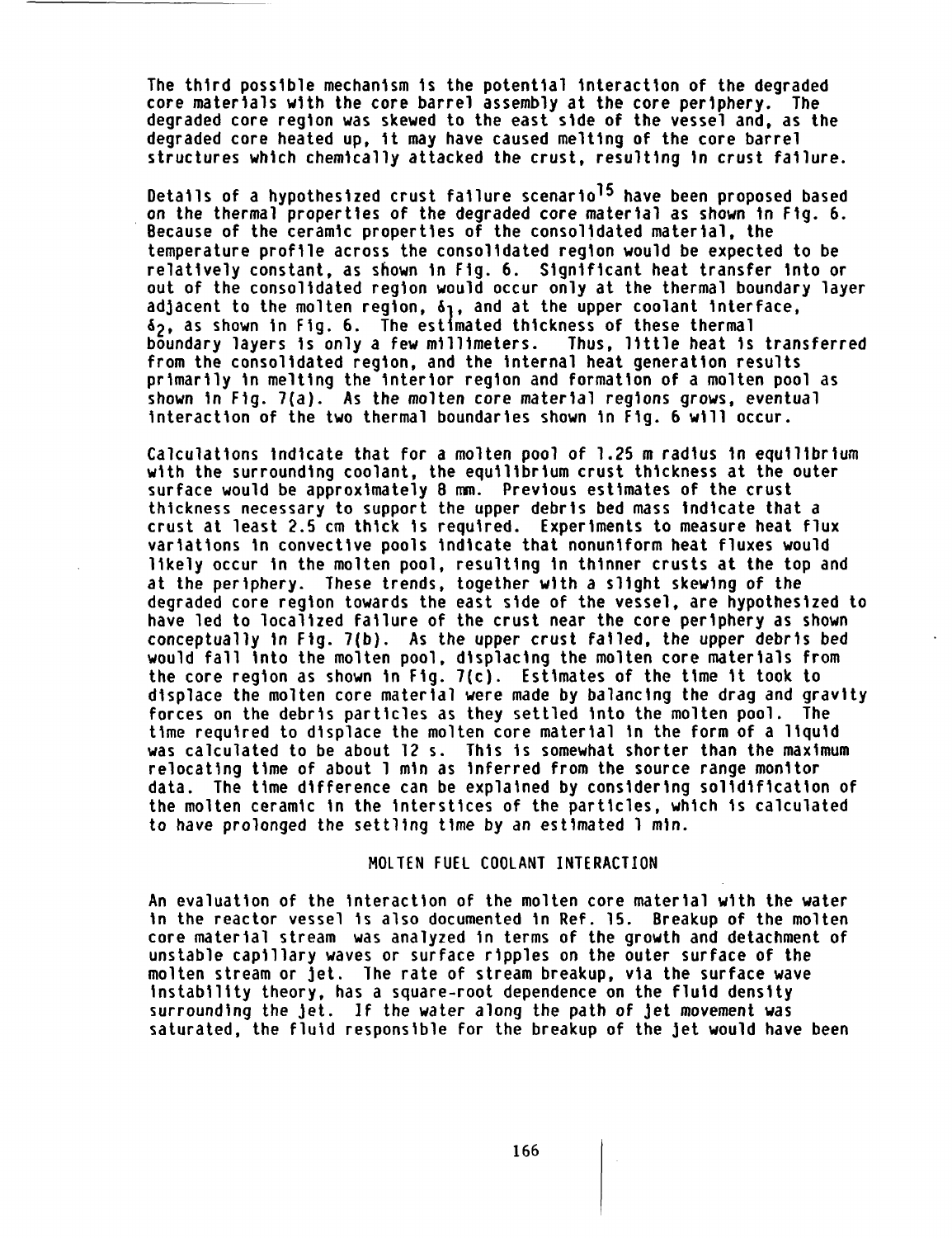

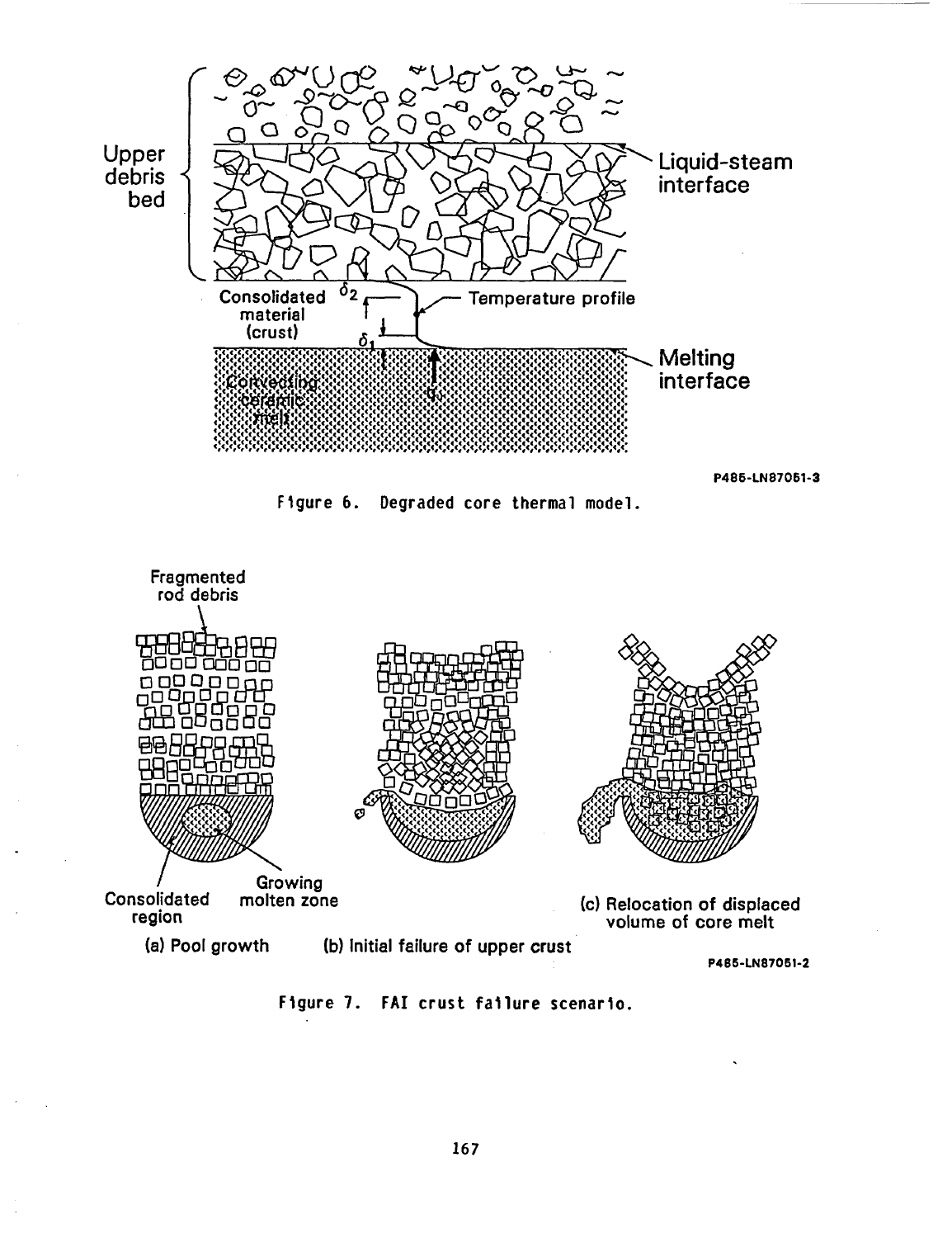primarily steam, generated from film-boiling at the surface of the stream. For a stream velocity of 3.7 m/s, and a diameter of 0.08 m (based on an assumed relocation flow pathway of one fuel assembly and a relocation time of 1 min), it would require a distance of about 7 m for complete stream breakup in saturated water. The distance from the mid-core elevation to the bottom of the lower head is about 4 m. Therefore, complete breakup of the jet would not have been possible. In this case, the molten stream may have eroded the vessel head at the point of impingement.

If the water surrounding the jet was subcooled by about 80 K, the steam layer at the jet interface would have been thin, thus allowing interaction of the surrounding water with the jet surface resulting in jet breakup. Due to the square-root dependence of the breakup rate on the fluid density, breakup of the jet is estimated to occur over a traveling distance of about 2 m, which is about half the distance from the core mid-plane to the lower head.

Experiments in which molten core material was dropped into water pools, <sup>16</sup> also show that subcooled water results in particulate debris formation and limited steam generation compared to experiments with saturated water, In which much less molten stream breakup occurred and much higher steam generation was measured.

#### POTENTIAL VESSEL HEAD DAMAGE

Because a localized crust failure has been hypothesized and 15-20 metric tons of previously molten core material rests on the lower vessel head, two studies were undertaken to evaluate the potential damage to the lower reactor vessel head. The first study is an evaluation of potential localized damage as a result of a highly localized relocation stream.<sup>17</sup> Knowing the amount of lower plenum debris to be about 15 metric tons, and assuming a localized flow area for the relocation stream, a simple gravity flow calculation provides some insight into the flow pathways and timing as Illustrated in Fig. 8. The relocation flow times are estimated to be 15 s and 75 s for an assumed flow area associated with the nominal flow area of 4 and 1 fuel assemblies, respectively.

Two cases were considered in evaluating the effect of the molten stream impingement on vessel. These cases are shown in Fig. 9. The first is a relative weak jet, in which the stream turbulence at the vessel wall interface is not maintained. For this case the molten material would freeze at the vessel interface and heat conduction into the vessel wall would be limited by thermal conduction through the frozen layer of core material. The second case assumes a more turbulent stream of core material, in which the stream turbulence at the vessel wall interface is maintained. For this case, the heat conduction from the molten stream is greatly enhanced since molten core material is assumed to be adjacent to the vessel during the relocation time.

For the conduction controlled or weak jet case, damage to the lower head is not predicted. However, for the strong jet case, where turbulence at the vessel interface is maintained, limited damage to the vessel wall may have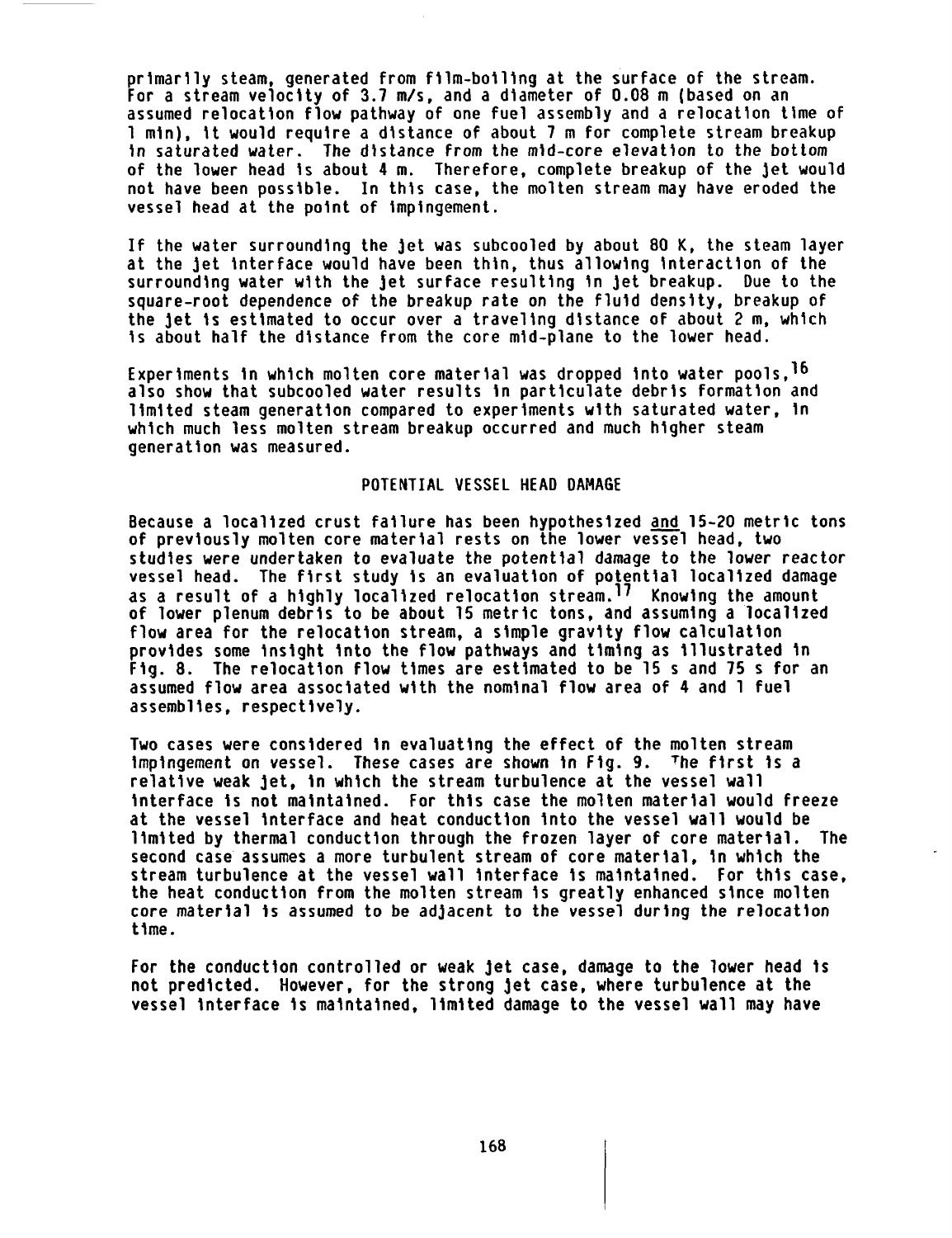





P485-LN87051-5

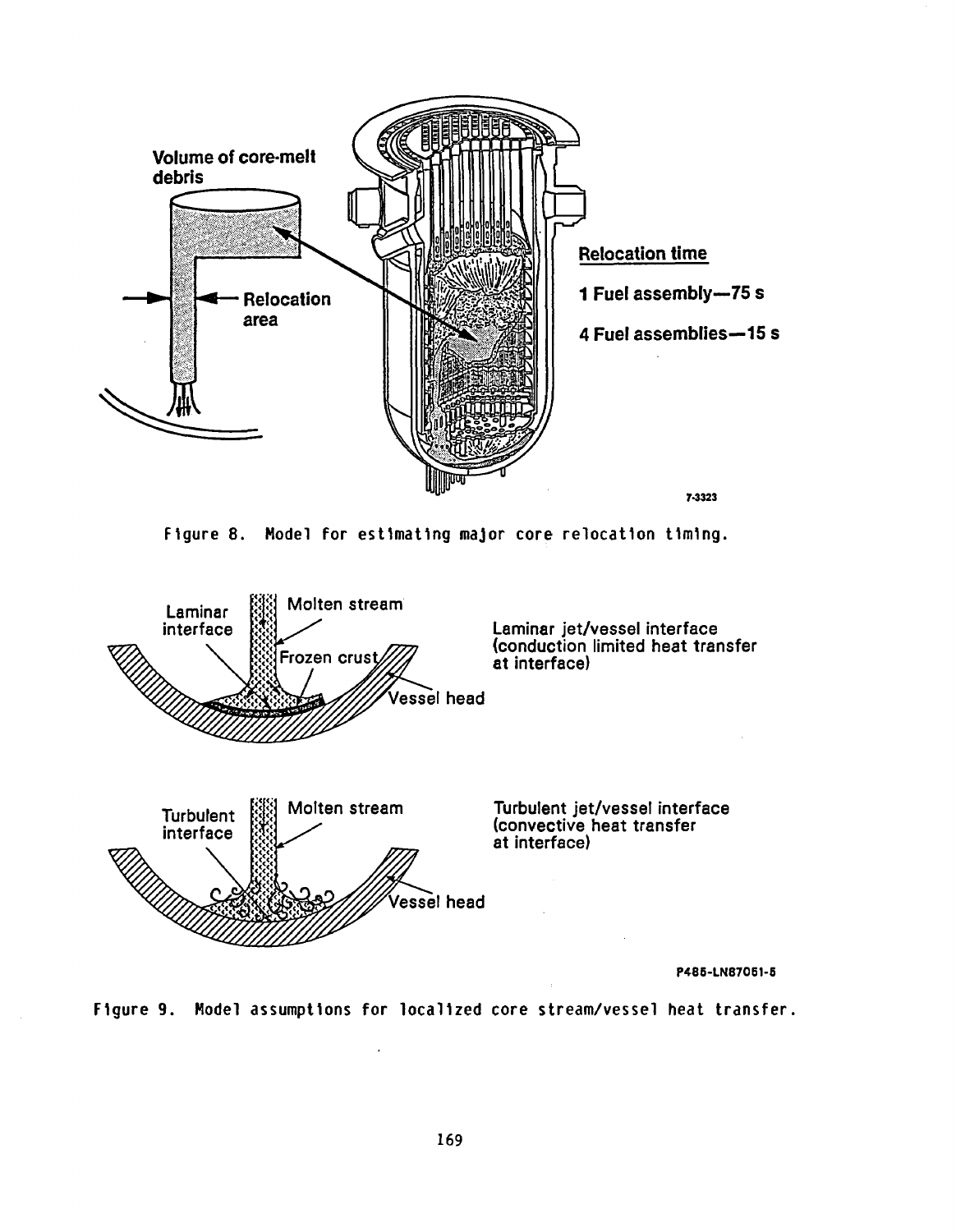occurred. Under these assumptions, limited surface ablation of the vessel liner is calculated. However, the melt front penetration of the vessel wall is estimated to be less than 1 cm. The calculations also indicate a direct jet impingement of 15-20 min is necessary to cause melting of half of the vessel wall thickness. The TMI-2 data clearly do not support relocation times greater than about 1 min.

The second vessel study evaluated the global thermal response of the vessel assuming 15 metric tons of core debris on the vessel head.<sup>18</sup> A two-dimensional (radial, axial) heat conduction model of the TMI-2 lower plenum debris and reactor vessel was utilized to address the vessel margin-to-failure question. Because the debris configuration during the molten core relocation period is somewhat uncertain, two assumed debris configurations were analyzed. The first configureation assumed a porous debris bed resting on the vessel head. The second assumed a porous debris bed supported by a layer of previously molten but consolidated core material adjacent to the vessel head. For each of these cases, two assumptions on debris cooling were made, i.e., (a) no cooling of the debris material, and (b) heat transfer from the debris and consolidated material leading to quenching in a 20 min period. The general lower plenum debris and vessel head model is shown in Fig. 10.

The analyses show that the vessel thermal response is sensitive to both the debris configuration and cooling of the degraded core materials. For the consolidated material configuration, if the upper debris is not cooled, vessel melting is predicted to occur after several hours. However, at temperatures in the range of 1000-1100 K, creep rupture of the vessel becomes an important issue since the reactor system pressures were high (7-10 MPa). Thus, it is expected that vessel failure due to creep rupture would likely occur before vessel melting temperatures are achieved. If cooling of the porous debris on top of the consolidated material is assumed, melting of the vessel is not predicted. However, the vessel temperatures are also predicted to exceed 1100 K for this case. Thus, for the lower plenum configuration with consolidated material adjacent to the vessel, even with debris cooling, vessel creep rupture is an important issue.

For the case in which the lower plenum material is porous debris, vessel melting is not predicted; however, again vessel wall temperatures of 1100 K are predicted, indicating creep rupture of the vessel to be important. However, if cooling of the debris is assumed, vessel wall temperatures are estimated to be less than 800 K. For this case, mechanical challenge to the vessel would be insignificant.

#### **SUMMARY**

TMI-2 defueling data to characterize the core damage state and location of the degraded core materials, examination of the degraded core material from the TMI-2 core and lower plenum regions, interpretation of the TMI-2 on-line data recorded during the accident, and supporting analyses are providing a remarkably consistent interpretation of the core damage progression that occurred during the TMI-2 accident. This work has provided a baseline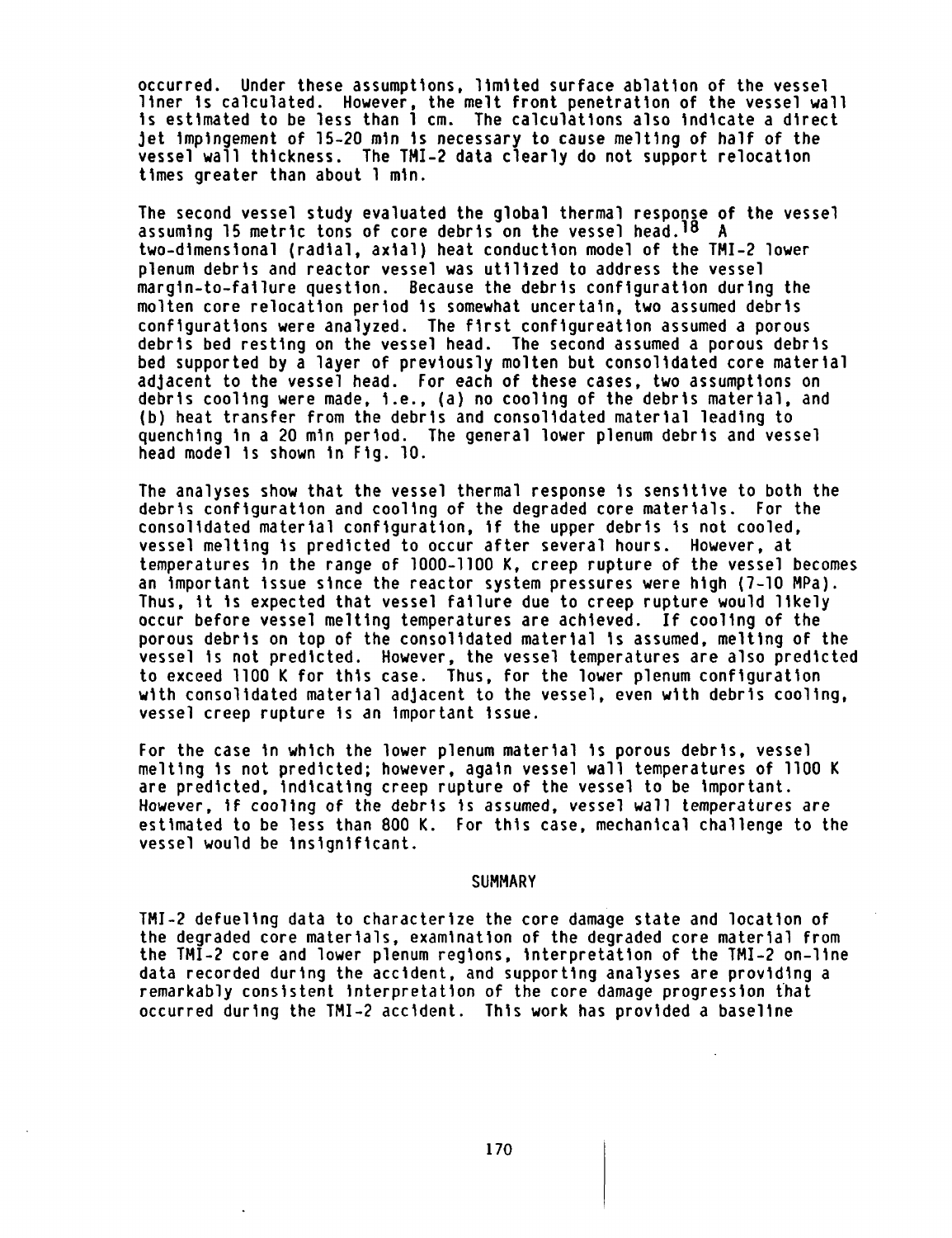

Case 2: Region 1 - porous debris Region 2 - porous debris

P486-LN87051-1

Figure 10. Heat conduction model to evaluate vessel heatup.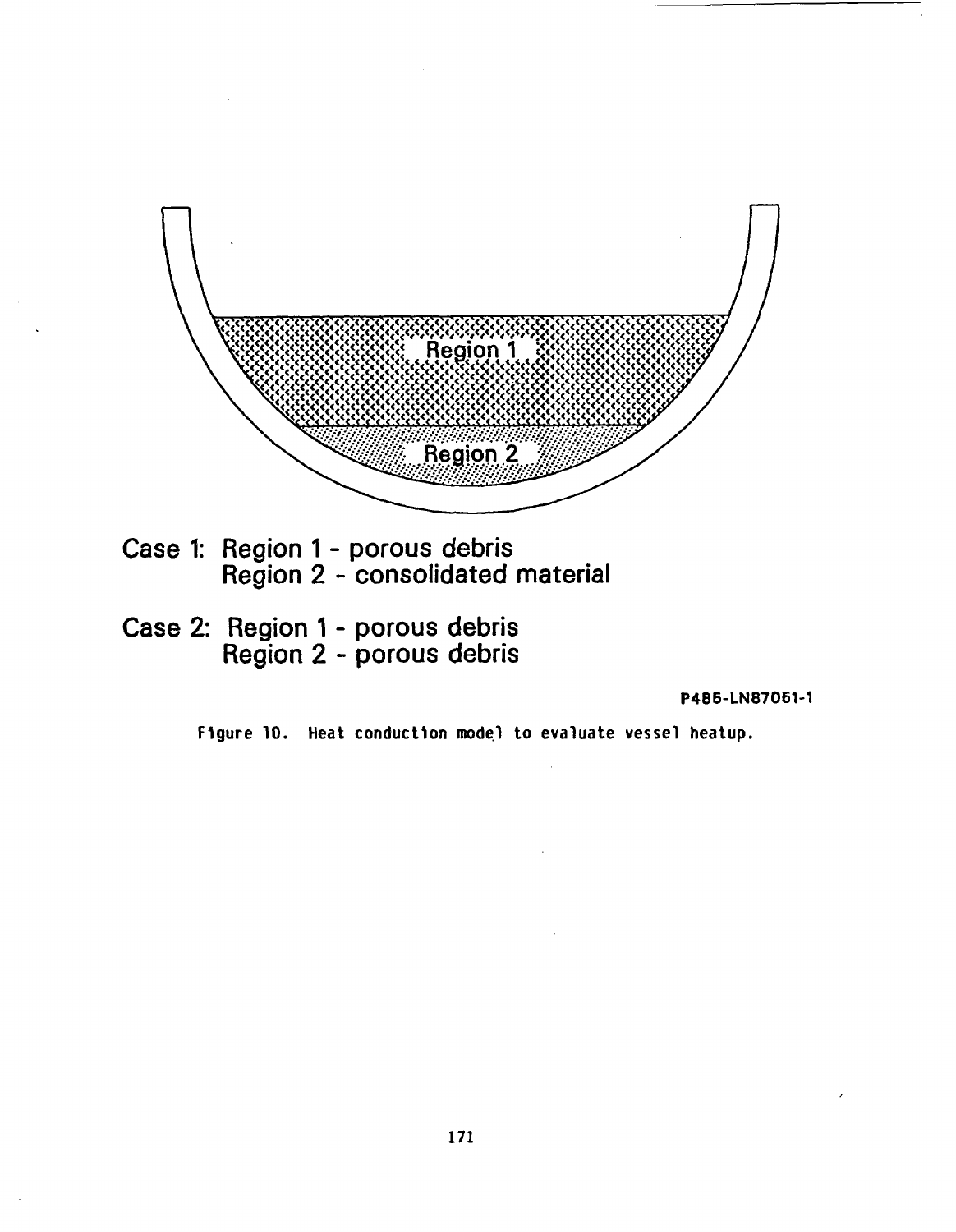accident scenario that defines the basic mechanisms that controlled the core damage progression and has provided a baseline from which to interpret the measured fission product distribution. The fission product behavior analysis work based on the core damage progression scenario developed to date is summarized in Ref. 19.

The analytical studies summarized in this paper have significantly improved our understanding of the mechanisms affecting the degraded core heatup, crust failure mechanism, interaction of molten core material with the reactor vessel coolant, and the potential thermal challenge to the reactor vessel. Further analytical work to be completed in the next year will add insight into the earlier phases of the core damage progression, particularly regarding the impact of core flow blockage on the core heat transfer and on hydrogen production. In addition, work is ongoing to establish a better understanding of the mechanisms leading to the damage of the upper grid structures. Work will also be necessary to interpret the most recent observation of very localized melt ablation of the lower fuel assembly grid plate in one of the centrally located fuel assemblies.

Completion of the core and lower vessel region defueling, examination of degraded core materials from these regions, and the necessary supporting analytical work to interpret the data, will complete our understanding of the. accident and provide important data to assess more generic technical issues relative to core degradation and fission product behavior during severe accidents in light water reactors.

#### REFERENCES

- 1. G. R. Eidam, "GPU Defueling," These proceedings, October 1987.
- 2. E. Tolman, et al., TMI-2 Core Bore Acquisition Summary Report, EGG-TMI-7385 (Rev. 1), February 1987.
- 3. E. Tolman, et al., TMI-2 Accident Evaluation Program, EGG-TMI-7048, February 1986.
- 4. E. Tolman, et al., "Thermal Hydraulic Features of the Accident," ACS Symposium Series 293, April 1985.
- 5. E. Tolman, et al., "TMI-2 Accident Scenario Update," Proceedings of 14th Water Reactor Safety Information Meeting, October 1986.
- 6. E. Tolman, et al., TMI-2 Accident Scenario Update, EGG-TMI-7489, December 1986.
- 7. Interpretation of TMI-2 Instrument Data, NSAC/28, Nuclear Safety Analysis Center (NSAC), Electric Power Research Institute (EPRI), Palo Alto, CA, March 1980.